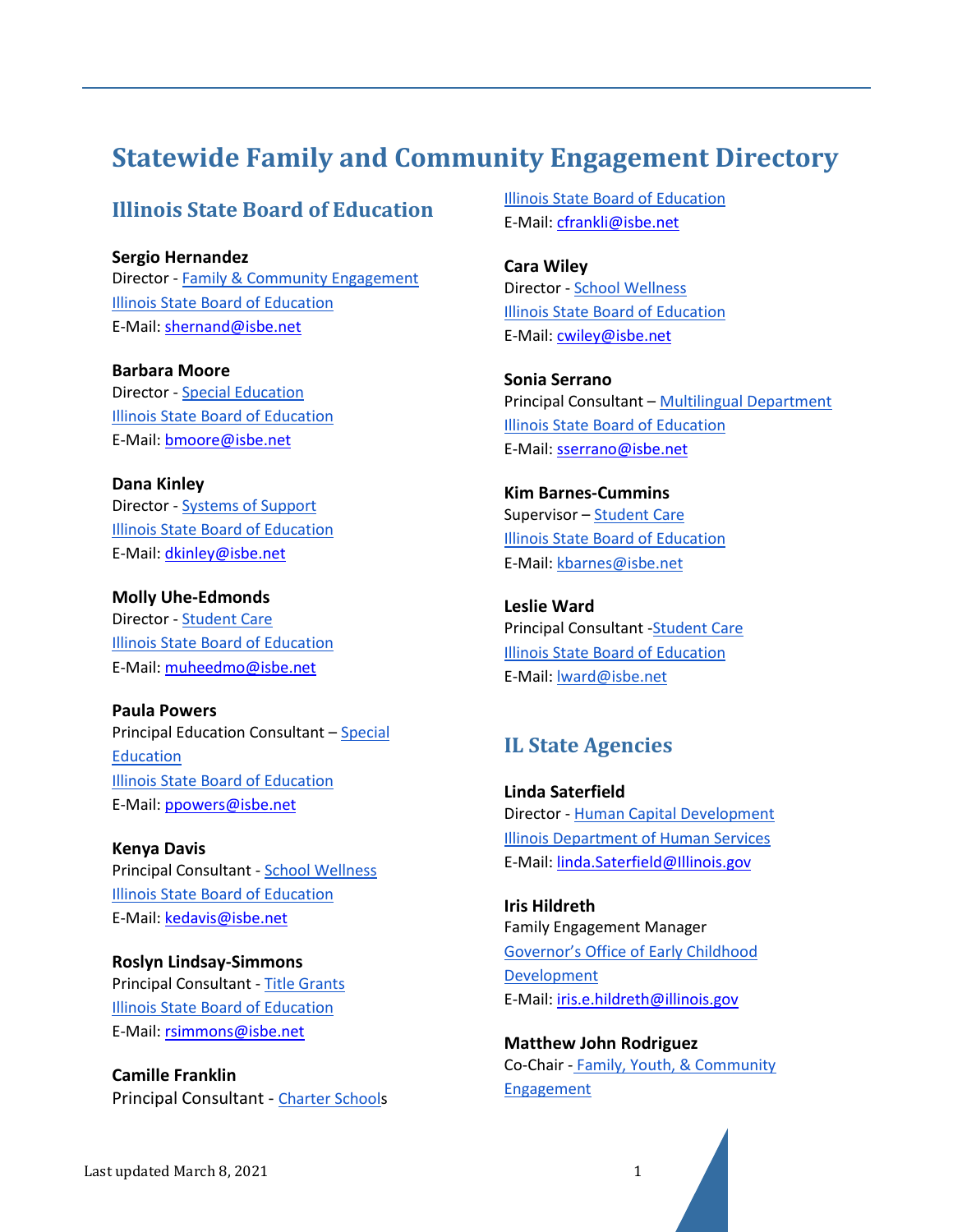Governor's Office E-Mail: [tazcubano@aol.com](mailto:tazcubano@aol.com)

**Melissa Trumbull Mitchell** Co-Chair - [Family, Youth, & Community](https://www2.illinois.gov/sites/P20/Pages/COMM3.aspx)  [Engagement Subcommittee](https://www2.illinois.gov/sites/P20/Pages/COMM3.aspx) - Opportunity Institute Governor's Office E-Mail: [melissatrumbull@yahoo.com](mailto:melissatrumbull@yahoo.com)

## **Region 9 Comprehensive Center**

**Nicol Christie**

[TA Consultant](https://region9cc.org/) [Region 9 Comprehensive Center a](https://region9cc.org/about-us)[t AIR](http://www.air.org/) E-Mail: [nchristie@air.org](mailto:nchristie@air.org)

#### **Amy Roach**

[TA Assistant](https://region9cc.org/) [Region 9 Comprehensive Center a](https://region9cc.org/about-us)[t AIR](http://www.air.org/) E-Mail: [aroach@air.org](mailto:aroach@air.org)

### **External Partners**

### *Illinois Action for Children*

**Grace Araya** Director of Community Systems Statewide Supports [Illinois Action for Children](https://www.actforchildren.org/home) E-Mail: [grace.araya@actforchildren.org](mailto:grace.araya@actforchildren.org)

**Janet Vargas** Community Systems Statewide Supports Trainer/Coach [Illinois Action for Children](https://www.actforchildren.org/home) E-Mail: [janet.vargas@actforchildren.org](mailto:janet.vargas@actforchildren.org)

# *Community Organizing and Family Issues (COFI)*

**Aida Palma Carpio** Organizer

[Community Organizing and Family Issues \(COFI\)](https://cofionline.org/COFI/) E-Mail: [apalma@cofionline.org](mailto:apalma@cofionline.org)

**Esther Beard** Organizer [Community Organizing and Family Issues \(COFI\)](https://cofionline.org/COFI/) E-Mail: [ebeard@cofionline.org](mailto:ebeard@cofionline.org)

**Tracy Occomy Crowder** Deputy Director, Organizing and Policy [Community Organizing and Family Issues \(COFI\)](https://cofionline.org/COFI/) E-Mail: [toccomy@cofionline.org](mailto:toccomy@cofionline.org)

**Lettie Hicks** Parent and Activist [Community Organizing and Family Issues \(COFI\)](https://cofionline.org/COFI/) E-Mail: [lhicks@cofionline.org](mailto:lhicks@cofionline.org)

# *Illinois Advisory Council for Bilingual Education*

**Josie Yanguas** Chairperson [Illinois Advisory Council for Bilingual Education](https://www.isbe.net/Pages/Illinois-Advisory-Council-on-Bilingual-Education.aspx#:%7E:text=The%20purpose%20of%20the%20Advisory,17%20members%20including%20the%20Chairperson.) E-Mail: [jyanguas@yahoo.com](mailto:jyanguas@yahoo.com)

### *Chicago Public Schools*

**Hilda Calderon-Pena** Lead Citywide Community Relations Representative - [Office of Language and](https://www.cps.edu/about/departments/language-and-cultural-education-olce/)  [Cultural Education](https://www.cps.edu/about/departments/language-and-cultural-education-olce/) [Chicago Public Schools](https://www.cps.edu/) E-Mail: [hcruzpena@cps.edu](mailto:hcruzpena@cps.edu)

**Edna Navarro-Vidaurre** Manager of Family Engagement - [Office of Early Childhood Education](https://www.cps.edu/about/departments/early-childhood-education/) [Chicago Public Schools](https://www.cps.edu/) E-Mail: [emnavarro-vi@cps.edu](mailto:emnavarro-vi@cps.edu)

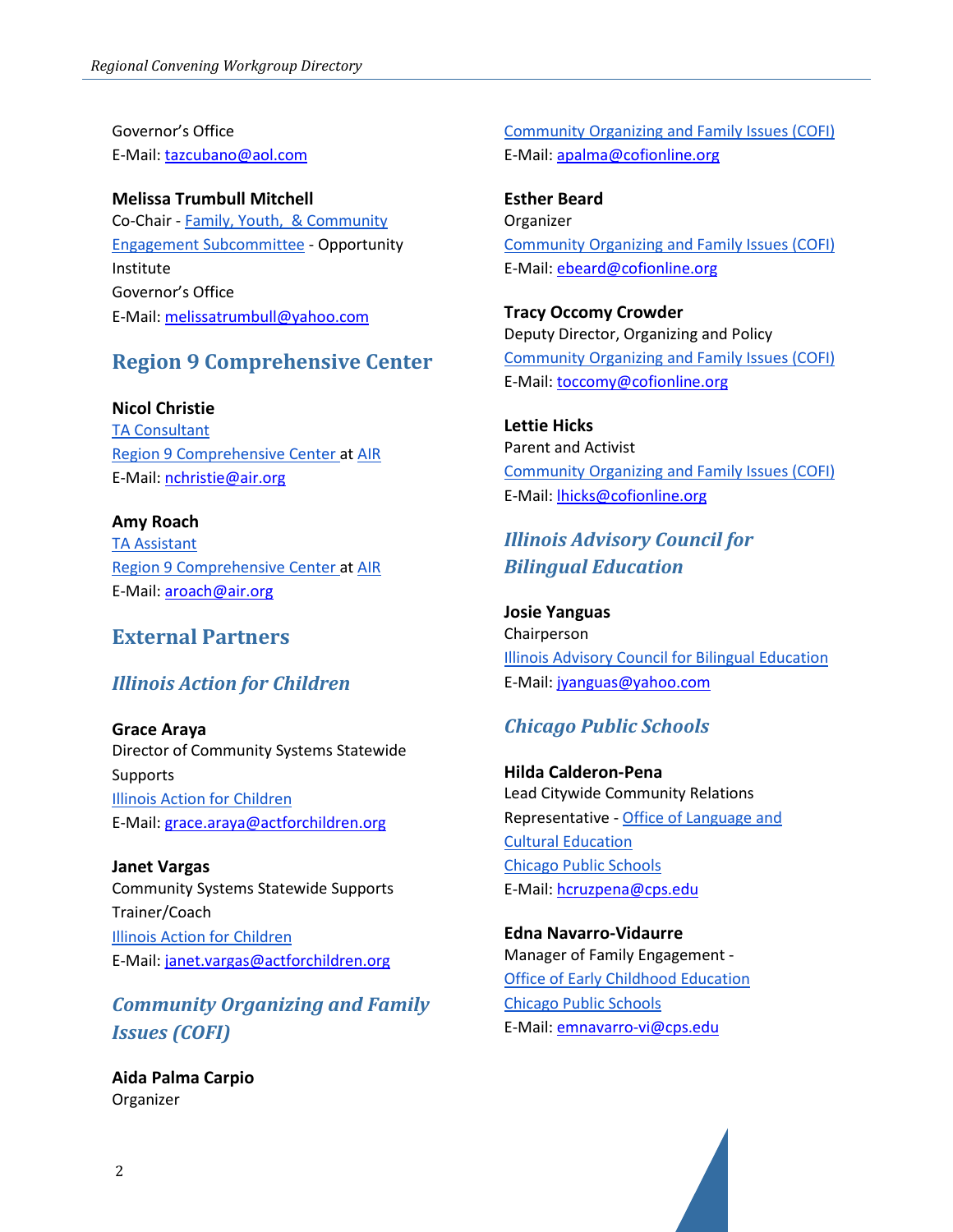# *Special Education Parent Training and Information Centers*

**Michelle Phillips** Director [Family Resource Center on Disabilities \(FRDC\) –](https://frcd.org/) [Chicago & Collar counties PTIC](https://frcd.org/) E-Mail: [michelle.phillips@frcd.org](mailto:michelle.phillips@frcd.org)

#### **Elizabeth Campos Hamilton**

Board Member [Family Resource Center on Disabilities \(FRDC\) –](https://frcd.org/) [Parent Training and Information Center](https://frcd.org/) E-Mail: [ehamilton@ldaillinois.org](mailto:ehamilton@ldaillinois.org)

#### **Deb Einhorn**

Director [Family Matters Parent Training and](https://www.fmptic.org/)  [Information Center](https://www.fmptic.org/) – Central and Southern Illinois PTIC **E-Mail:** [deinhorn@fmptic.org](mailto:deinhorn@fmptic.org)

#### **Lisa Bouillion Diaz**

Lisa Diaz, PhD (she, her, hers) Assistant Dean and Director of [Illinois 4-H](https://4h.extension.illinois.edu/) 

#### [Program](https://4h.extension.illinois.edu/)

University of Illinois at Urbana-Champaign Illinois Extension State 4-H Office 801 N Country Fair Drive, Suite E Champaign, IL 61821 (217)333-0910 [lbdiaz@illinois.edu](mailto:lbdiaz@illinois.edu) E-Mail: [lbdiaz@illinois.edu](mailto:lbdiaz@illinois.edu)

#### **Carolyn McCarty**

President [Illinois Parent Teacher Association](https://illinoispta.org/)  E-Mail: [cmccarty@illinoispta.org](mailto:cmccarty@illinoispta.org)

**Maria Colunga** Parent Liaison

[Round Lake Area Schools District 116](https://www.rlas-116.org/) E-Mail: [mcolunga@rlas-116.org](mailto:mcolunga@rlas-116.org)

**Susana Das Neves** Director [Illinois Migrant Education Services at Northern](https://www.niu.edu/illinois-mep/index.shtml)  [Illinois University](https://www.niu.edu/illinois-mep/index.shtml) E-Mail: [dasneves@niu.edu](mailto:dasneves@niu.edu)

**Jianan Shi** Director [Raise Your Hand Illinois](https://www.ilraiseyourhand.org/) E-Mail: [jianan@ilraiseyourhand.org](mailto:jianan@ilraiseyourhand.org)

**Bridget Murphy** Director [Parent Engagement Institute \(PEI\) –](https://www.parentengagement.institute/) Logan [Square Neighborhood Association \(LSNA\)](https://www.parentengagement.institute/) E-Mail: [bmurphy@lsna.net](mailto:bmurphy@lsna.net)